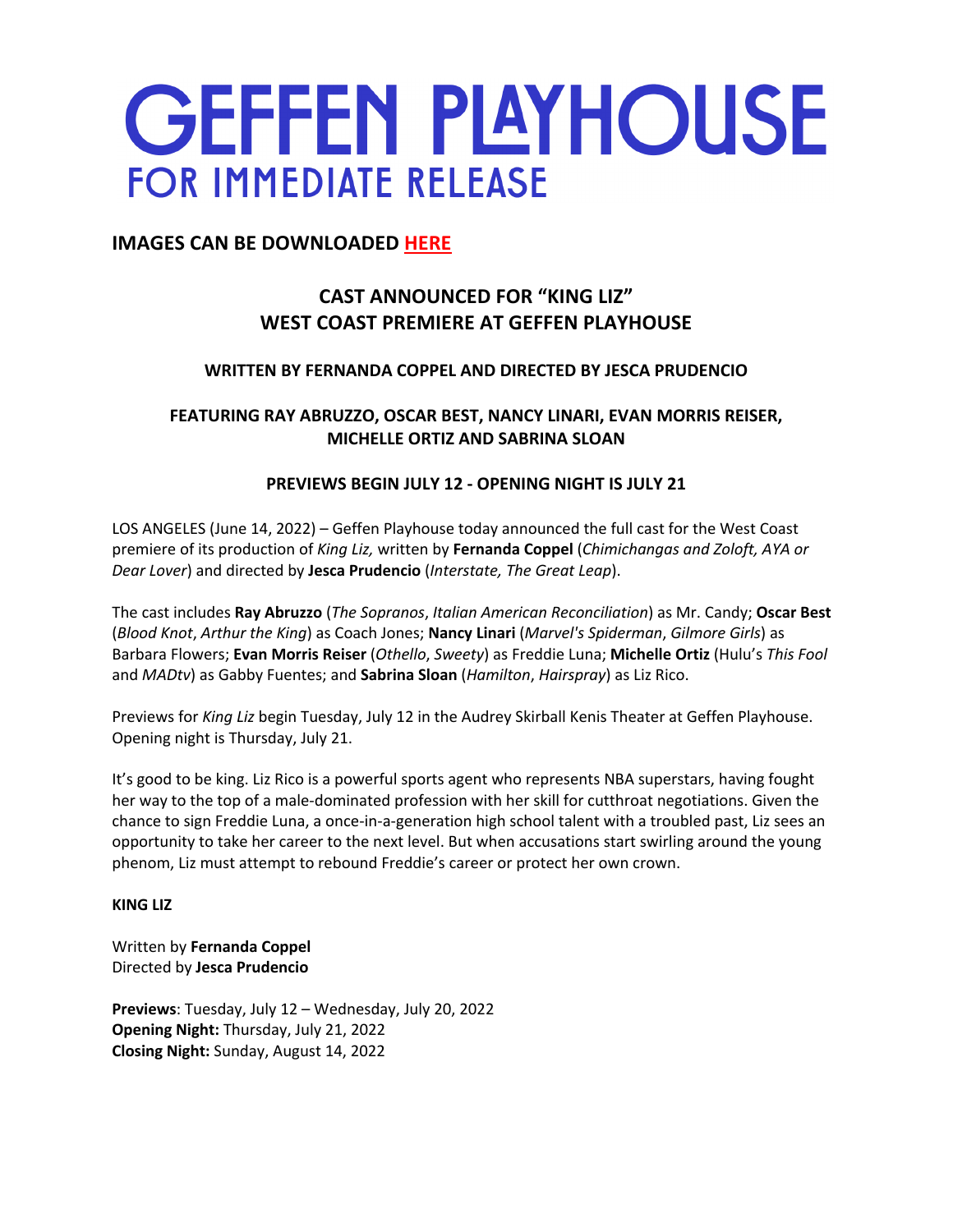# **CAST**

**Ray Abruzzo** as Mr. Candy **Oscar Best** as Coach Jones **Nancy Linari** as Barbara Flowers **Evan Morris Reiser** as Freddie Luna **Michelle Ortiz** as Gabby Fuentes **Sabrina Sloan** as Liz Rico

# **PRODUCTION TEAM**

Scenic & Video Designer **Justin Humphres** Costume Designer **Devario D. Simmons** Lighting Designer **Rebecca Bonebrake** Sound Designer **Melanie Chen Cole** Production Stage Manager **Lizzie Thompson** Casting Director **Phyllis Schuringa, CSA**

#### **PERFORMANCE SCHEDULE**

| Monday           | No performance     |
|------------------|--------------------|
| Tuesday – Friday | 8:00 p.m.          |
| Saturday         | 3:00 and 8:00 p.m. |
| Sunday           | 2:00 and 7:00 p.m. |

## **LOCATION**

Audrey Skirball Kenis Theater at Geffen Playhouse 10886 Le Conte Avenue, Los Angeles, CA 90024

## **TICKET INFORMATION**

Tickets currently priced at \$30 - \$129.00. Available by phone at 310.208.2028 or online at www.geffenplayhouse.org. Fees may apply.

This production contains explicit language. Not recommended to those under the age of 14. Children under 6 years of age will not be admitted.

Proof of vaccination and masks are required – additional policy details can be found at https://www.geffenplayhouse.org/plan/reopening/.

Rush tickets for each day's performance are made available to the general public two hours before showtime at the box office. \$35.00 General/\$15.00 Student.

# **COLLEGE AUDIENCES**

Through a variety of events and other opportunities, Geffen Playhouse welcomes college students to experience the live storytelling presented on our stages. We are proud of our association with UCLA's School of Theater, Film, and Television, and open our doors to all college students throughout Los Angeles. More information is available at www.geffenplayhouse.org/college.

#### **ABOUT THE ARTISTS**

**Fernanda Coppel (Playwright)**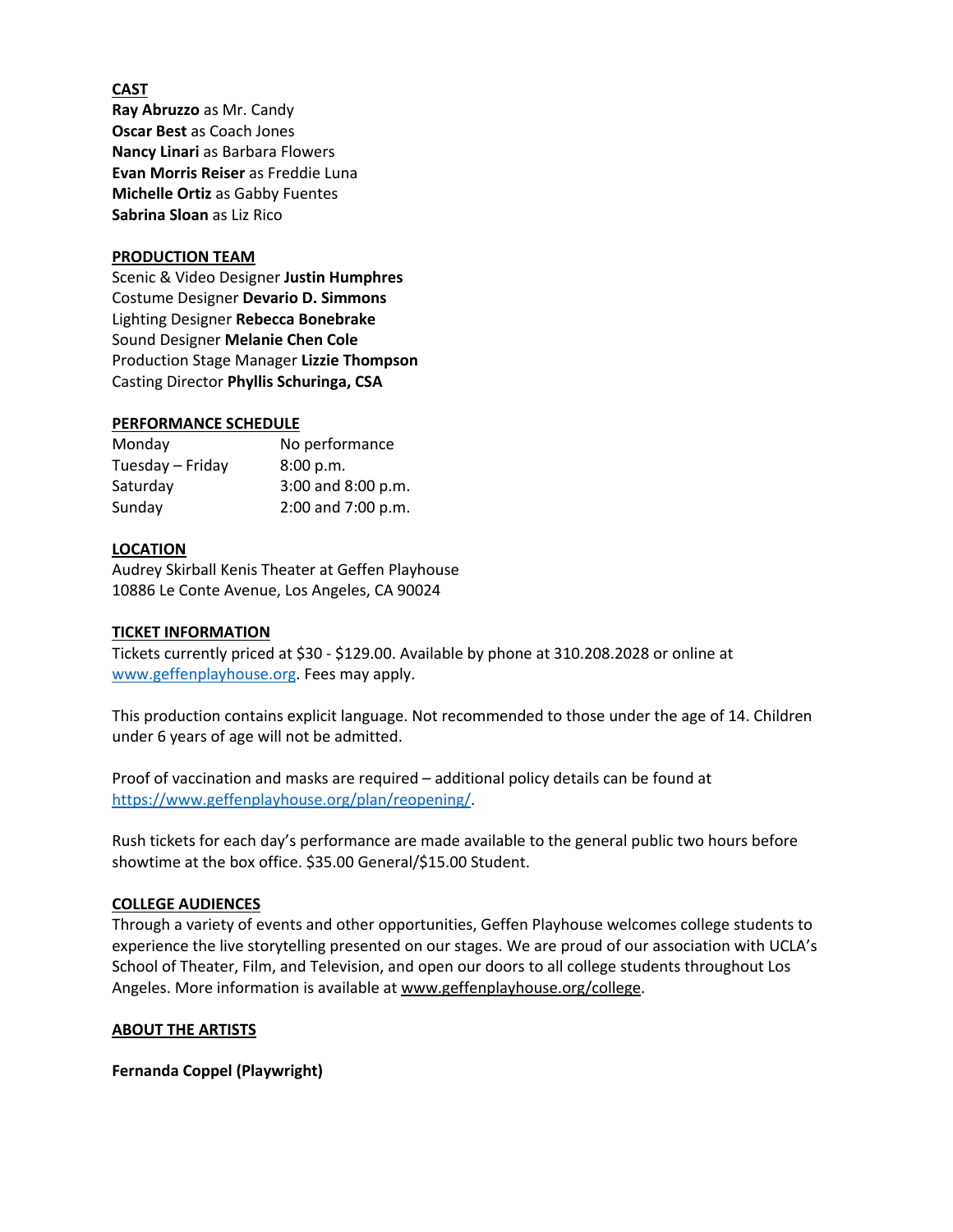Fernanda Coppel is a Mexican/American playwright and screenwriter. Her play *King Liz* received its world premiere at Second Stage Theater in 2015. King Liz was published by Samuel French and has recently been optioned by ABC Signature and 42 for television. Fernanda will be penning the pilot. Her professional New York debut, *Chimichangas and Zoloft* premiered at the Atlantic Theater Company in 2012 and is published by Samuel French. Fernanda received the New Play Commission from Williamstown Theatre Festival in 2015 where she wrote her latest play: *AYA or Dear Lover*. She's currently working on a commission for La Jolla Playhouse of a new play entitled: *Friendship Park*. Fernanda's work has won the 2012 HOLA Award for Outstanding Achievement in Playwriting and the 2012 Helen Merrill Award. She's an alum of: The Juilliard School, NYU (M.F.A.), and UC Santa Cruz (B.A.). Fernanda's also written for TV shows such as: Shonda Rhimes-produced *How to Get Away with Murder*, Jason Katims's *Rise*, USA Network's adaptation of *Queen of the South*, among others. In feature film, Fernanda co-wrote *No One Gets Out Alive* which was produced by Netflix and Andy Serkis' UK-based Imaginarium Productions and premiered on Netflix in fall 2021.

# **Jesca Prudencio (Director)**

Jesca Prudencio is a director and choreographer dedicated to developing new theatrical works that humanize issues nationally and internationally. Recent works: *Can We Now?* (La Jolla Playhouse WOW Festival), *Interstate* by Kit Yan and *Melissa Li* (currently at East West Players), *It's a Ship Show* (Virgin Voyages), and the award-winning short film *American Quartet* (Filmelodic, NYC). Other credits include *The Great Leap* by Lauren Yee (Steppenwolf Theatre), *Vietgone* and *Actually* (San Diego Rep), *Calling* (La MaMa E.T.C.), *Man of God* (East West Players), *A&Q* (Pineapple Lab, Philippines), and *FAN* (B-Floor Theatre, Thailand). Jesca is Head of Directing at SDSU's School of Theatre, Television, and Film. She is a recipient of The Drama League Fellowship and the inaugural Julie Taymor World Theater Fellowship. B.F.A. NYU Tisch, M.F.A. UC San Diego. jescaprudencio.com

# **Ray Abruzzo (Mr. Candy)**

Ray Abruzzo starred in *The Mystery of Love & Sex* at Seattle's ACT Theatre, *Dinner with the Boys* at the Acorn Theatre on Theatre Row, *The Guys* at the Malibu Playhouse, and played the title role of *Lombardi* at Florida's Mosaic Theatre. Additional theater credits include *Mauritius* at Pasadena Playhouse, Louis LaRusso II's *Vespers Eve* and *Stooplife*, the world premiere of John Patrick Shanley's *Italian American Reconciliation*, Robert Dubac's one-man show *The Male Intellect: An Oxymoron* in Chicago and Boston, and 10 years with L.A.'s Playwrights' Kitchen Ensemble as a director/actor. Television guest star: *NYPD Blue*, various *Law & Orders*, *NCIS*, *House*, *Criminal Minds*, *Ray Donovan*, and dozens more. He was a series regular or recurring on *L.A. Law*, *Dynasty*, *Night Court*, *Doogie Howser M.D.*, *The Practice*, *Boston Legal*, *Mad Men*, most notably as Little Carmine on *The Sopranos* and as "trans-amorous" Sal on *Transparent*. Ray was Allison Janney's husband in the film *Bad Education*.

# **Oscar Best (Coach Jones)**

Oscar Best started his stage career as a dancer, dancing with the Dance Theater of Harlem. Coming to L.A., he performed as Captain Richard Davenport in *A Soldier's Play* at Malibu Stage Company, and in *Stick Fly* at PlayMakers Repertory Company. Oscar was awarded Best Lead Actor by the NAACP in his role as Zachariah in *Blood Knot*. He is a lifetime member of the famed Actors Studio. Film: *Arthur the King* with Mark Wahlberg and Nathalie Emmanuel, *When We Kill the Creators* with Shelby Lynne. Oscar would like to thank his mentor Dick Van Dyke who gave him his first acting job, but more importantly his friendship.

# **Nancy Linari (Barbara Flowers)**

Nancy Linari began her career in Chicago performing with the famed improv comedy group The Second City. A few of her notables from TV/Film include: *American Auto*, *This Is Us*, *Gilmore Girls*, *Bosch*, the *L.A*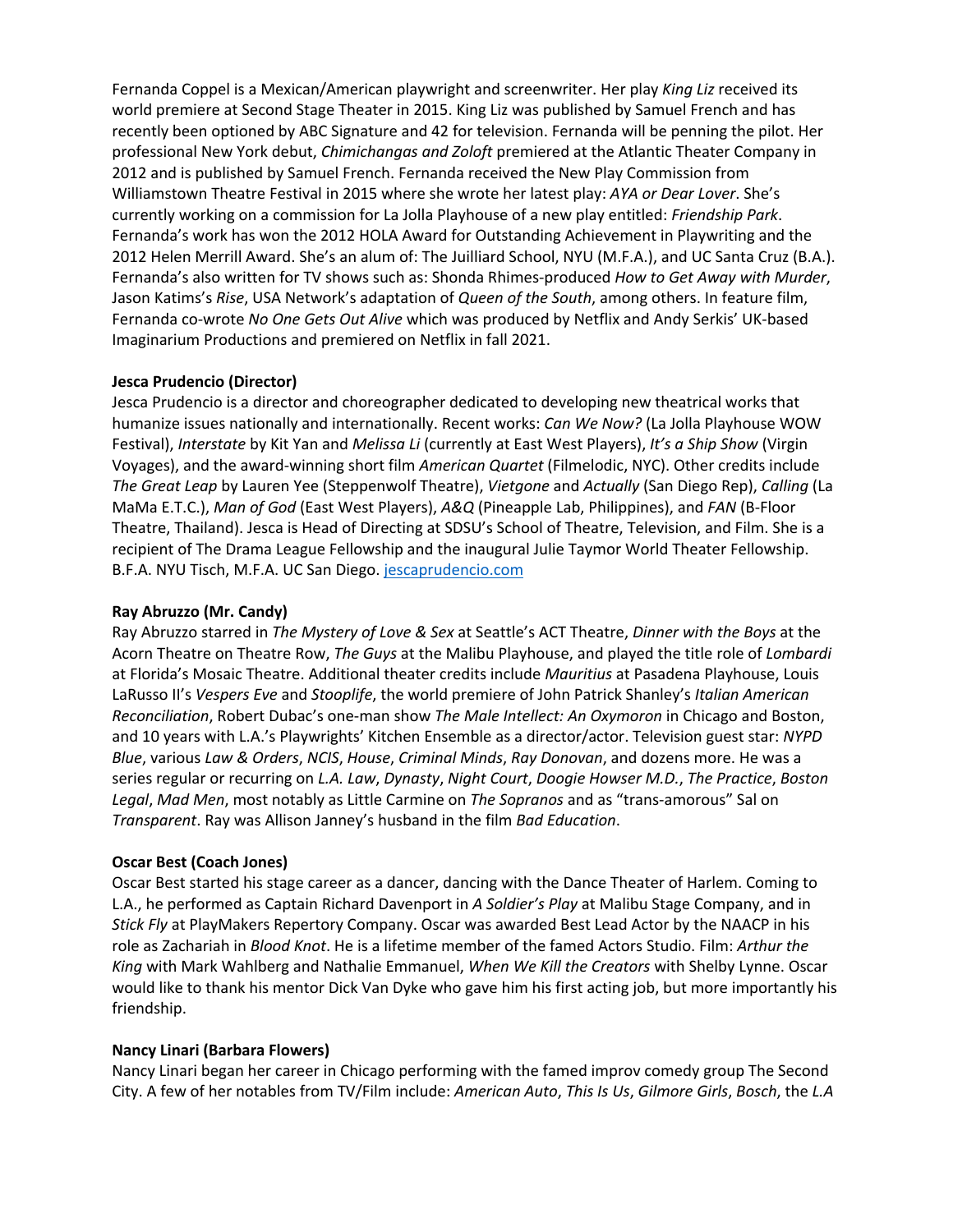*Law* pilot and the Academy Award–winning *The Social Network*. Selected theatre performances: *Ruthless! The Musical* at the Canon Theatre, *I'm Getting My Act Together and Taking It on the Road* with Gretchen Cryer and Donna McKechnie, *I'm Not Rappaport* with Shelly Berman and Garrett Morris, and *Last Summer at Bluefish Cove* with Jean Smart. Nancy joined the Marvel Universe as the iconic Aunt May in Insomniac's hit *Spider-Man* on PS4, as well as in the animated series *Marvel's Spider-Man*. She is also an award-winning audiobook narrator who once appeared on *The \$25,000 Pyramid*, winning a trip to Hong Kong and a 10-year supply of rice.

# **Evan Morris Reiser (Freddie Luna)**

Evan Morris Reiser was born and raised in Brooklyn, New York. He attended 4 years at the prestigious Fiorello H. LaGuardia High School of Music and Performing Arts. He then went on to study at The Neighborhood Playhouse Conservatory in New York. Evan went on to perform in many theatre projects including roles at Lynn Redgrave Theatre in *Sweety*, The Metropolitan Opera in *Othello*, and The Soho Playhouse in *Black Magic*. Some of his television roles include *Shades of Blue* and *Deception*. After moving to Los Angeles, he landed the role of Solo in the short film *Peacocking* which premiered at the Mammoth Film Festival. Evan is also musically talented, playing in bands as a singer, guitarist, drummer and has performed solo on many city stages.

# **Michelle Ortiz (Gabby Fuentes)**

Michelle Ortiz is thrilled to be making her Geffen Playhouse debut! You can catch her later this summer as a series regular in the Hulu Original series *This Fool* as Maggie, premiering August 12th. Ortiz was previously a series regular on CW's *MADtv*, and recurred on such shows as *Gentefied* (Netflix), *Tacoma FD* (truTV), *Nicky, Ricky, Dicky & Dawn* (Nickelodeon). Other recent guest stars include *I Think You Should Leave* (Netflix), *Mr. Corman* (Apple TV+), *B Positive* and *Mom* (CBS). Upcoming, she will be seen opposite Jaime Camil in the feature *Snag* for Paramount+ and a voice in *Primos*, an animated series for Disney+.

## **Sabrina Sloan (Liz Rico)**

Fresh off a four year run as Angelica Schuyler in *Hamilton,* performing opposite Lin-Manuel Miranda in Puerto Rico, Sabrina is thrilled to be back home and making her Geffen debut with *King Liz*. A native of Southern California, she spent a decade in New York in the original Broadway companies of *Hairspray* and *Catch Me If You Can, Motown*, and the first national tour of *In the Heights*—where she also played opposite Lin- Manuel Miranda at the Pantages here in Los Angeles. Regionally, Sabrina has been a part of new works at the Pasadena Playhouse (*Sleepless in Seattle* and *Ray Charles Live!*) and Boston Court (*Gulls*), and has starred in *Rent, Children of Eden,* and *Ain't Misbehavin*'. She is a graduate of Northwestern University's prestigious acting program and her TV and film credits include HBO's *Hacks*, *All Rise*, *Ode to Joy*, *Blindspot*, *The Mysteries of Laura*, and *Boston Legal*. Grateful for every opportunity to create and share space in live theater. Thank you to my family always for allowing me to go play.

## **25TH ANNIVERSARY SEASON SPONSOR**

Jodi & Howard Tenenbaum

## **OPENING NIGHT SPONSORS**

UCLA Health Skylight Gardens

## **ABOUT GEFFEN PLAYHOUSE**

Geffen Playhouse has been a hub of the Los Angeles theater scene since opening its doors in 1995. Noted for its intimacy and celebrated for its world-renowned mix of classic and contemporary plays,